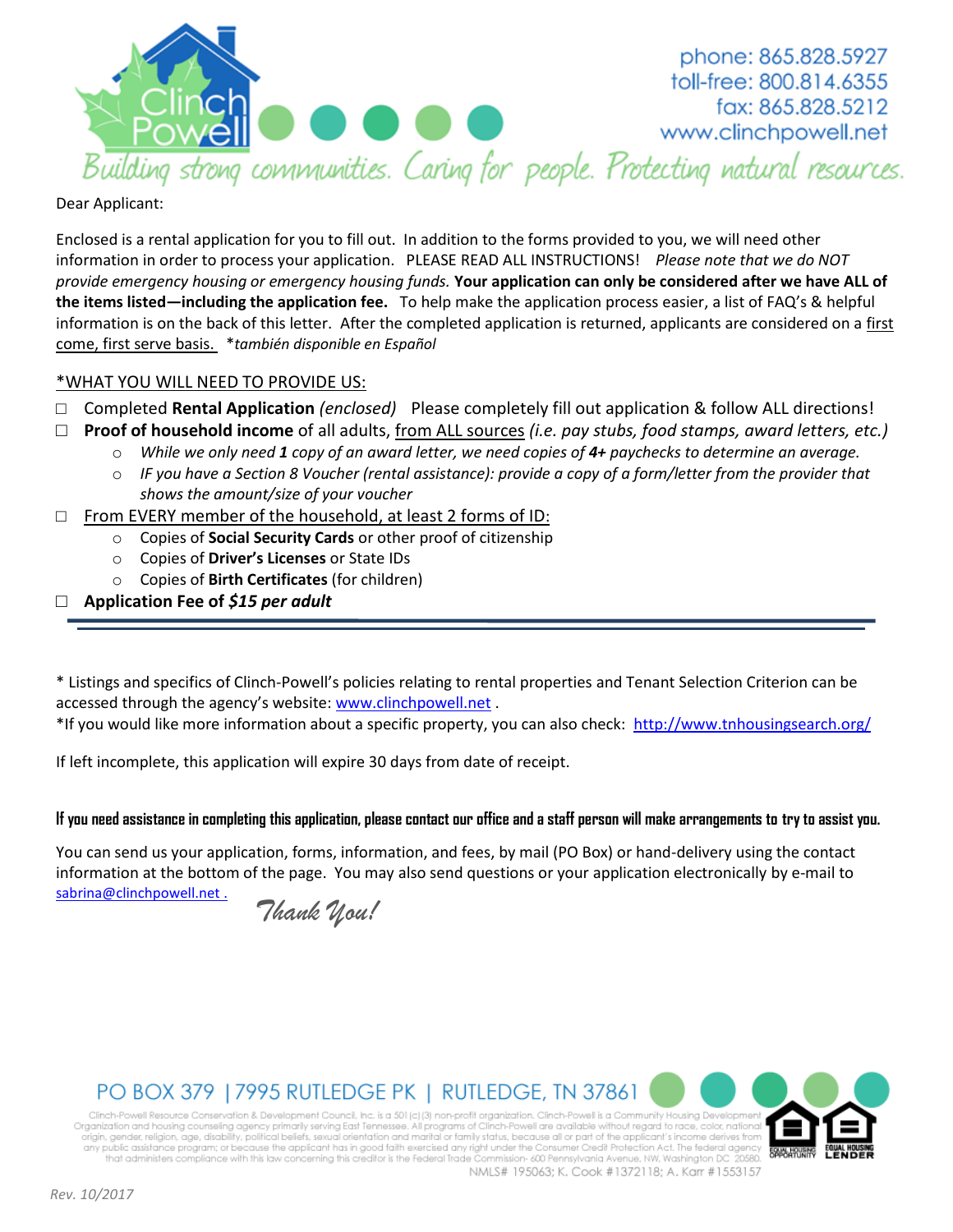### **RENTAL APPLICATION CHECKLIST:**

□ COMPLETED & *signed rental application (completed means answering ALL questions)* 

- □ Copies of Social Security Cards
- $\Box$  Copies of Driver's License and/or Birth Certificates
- $\Box$  Proof of household income from all sources  $\rightarrow$  Copies of the 4 (or more) most recent consecutive Paystubs and/or a copy of each separate Award Letter (SSI, Food Stamps, Child Support order, etc..)

 $\Box$  \$15 Application Fee per adult.

# **FREQUENTLY ASKED QUESTIONS**

- **How long will it take to know if I have been approved?** That mostly depends on how (in)complete the application is when it is turned in. The more documents not provided or questions left unanswered, the more time that has to be spent just gathering information. Thereafter, it can take up to 14 days*.*
- **What if I need to move RIGHT NOW***?!* Unfortunately, we are a small office staff and are only capable of doing so much at one time. If you are in a housing emergency, we can refer you to other agencies which may be able to better meet your needs.
- **What do you look for in a renter***?* Our Tenant Selection plan can be accessed via our website or office, and can be further explained upon request.
- **Why do I need to pay this application fee?** Because we are a nonprofit and our rents are kept low, we are unable to absorb the costs for each applicant. Keep in mind that we are only asking for the minimum amount to cover our costs.
- **Why do I need to provide all of my personal information and documentation?** Many of Clinch-Powell's rental properties have been funded through grants. Each grant has its own set of requirements and guidelines which we must follow. We only ask for the information we need in order process your application. Your application and information will be kept confidentially throughout the process.
- **What if I get paid in cash?** You will either need to provide us with a FULL copy of your tax return and W2's that show your earned income or you will need to get an Employer Verification form from us and have your employer fill it out.
- **When can I look at the property?** AFTER your application has been approved. Our office is located in Rutledge, and Clinch-Powell has numerous rental properties across 7 counties. It is presently just not feasible for us to give a tour of a rental house to every person who *might* be interested. We have pictures and floor plans of our properties that we will be more than happy to provide you.
- **Are utilities included in the rent?** No. You will be expected to transfer water and electric accounts into your name on your move-in date.
- **What happens after we receive your completed application?**
	- 1. First, we must verify that your household income is within the qualifying range established for the property.
	- 2. Then we will run criminal background checks.
	- 3. *After* we have received the fee, we will pull an Equifax Credit Report.
	- 4. Then the Property Manager will call your references.
	- 5. After a decision has been made, you will then be informed if your application was approved or denied
	- 6. The first approved applicant will then be advised of the Security Deposit and pro-rated rent amount.  $\circ$  All other approved applicants will be informed of their status and position on the Waiting List
	- 7. At the agreed upon move-in date, you must pay the security deposit AND first month's (pro-rated) rent. You and the landlord will do a walk-through of the property, sign the lease and get the keys.
- **Does Clinch-Powell accept Section 8 vouchers?** *Yes, but it will sometimes depend on the individual property and/or public housing requirements. You will need to provide us a Request for Tenancy form* and something stating what size unit you have been approved for.
- **What if I am currently applying for a Section 8 voucher?** If your rental application is approved, you may move in, but until your Section 8 voucher (and tenancy) is approved and starts paying Clinch-Powell directly, you will be responsible for the full amount of the security deposit and rent when it is due.
- **Does Clinch-Powell allow smoking inside?** No
- **Does Clinch-Powell allow pets?**As of April 10, 2015, we do not accept pets.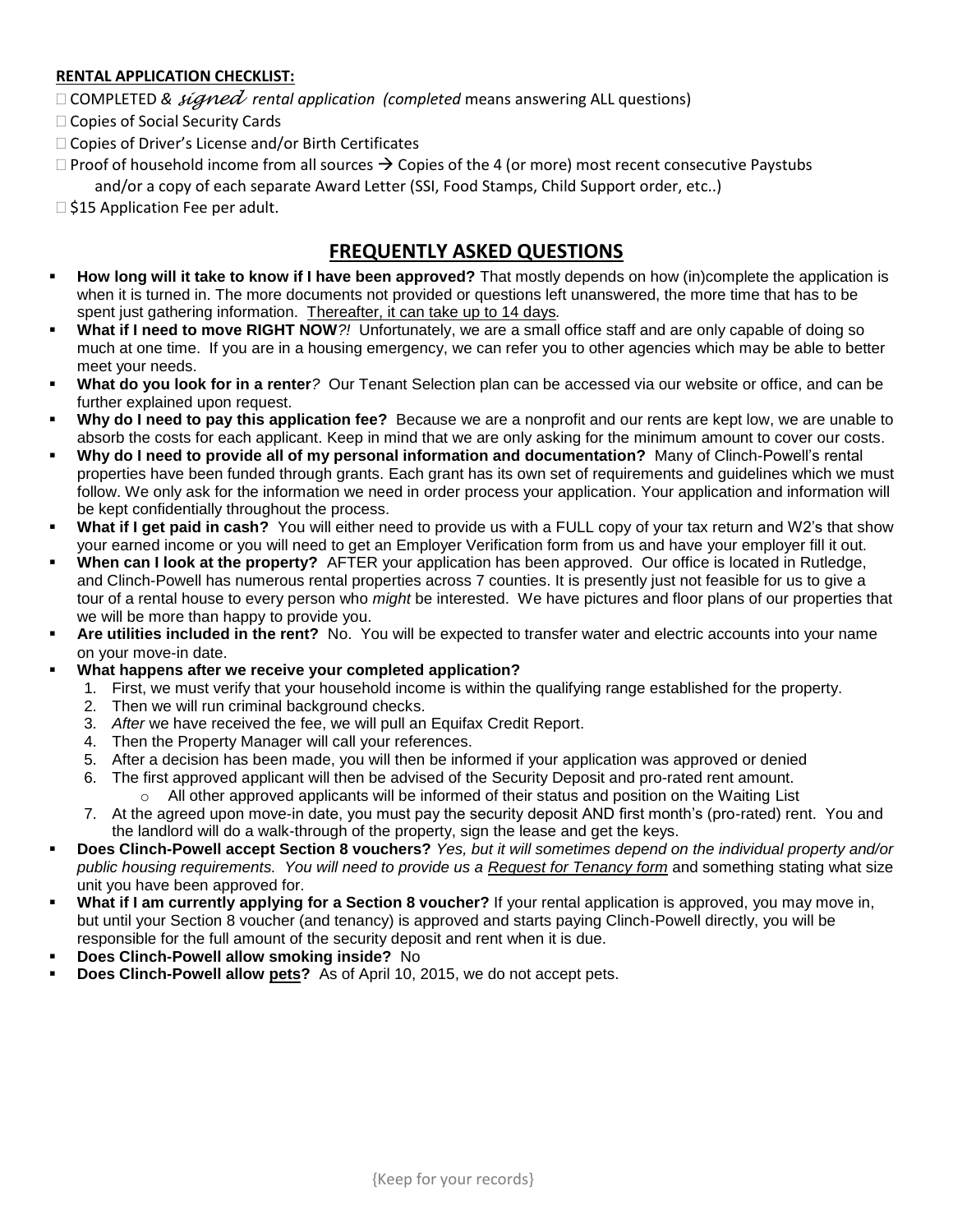# *RENTAL APPLICATION*

## PROPERTY/AREA OF INTEREST: \_\_\_\_\_\_\_\_\_\_\_\_\_\_\_\_\_\_\_\_\_\_\_\_\_\_\_\_\_\_\_\_\_\_\_\_\_\_\_\_\_\_\_\_\_\_\_\_\_\_\_

When would you like to move into the rental property? \_\_\_\_\_\_\_\_\_\_\_\_\_\_\_\_\_\_\_\_\_\_\_\_\_\_

*\*Applicant is the head of the household; co-applicant is generally a significant other, spouse, or adult roommate, etc..* 

| <b>APPLICANT INFORMATION</b>                                                                                                                                                                                                                                 | <b>CO-APPLICANT INFORMATION</b>                                                                         |  |  |  |
|--------------------------------------------------------------------------------------------------------------------------------------------------------------------------------------------------------------------------------------------------------------|---------------------------------------------------------------------------------------------------------|--|--|--|
| M.I.<br>First<br>Last                                                                                                                                                                                                                                        | Name<br>M.I.<br>First<br>Last                                                                           |  |  |  |
|                                                                                                                                                                                                                                                              |                                                                                                         |  |  |  |
|                                                                                                                                                                                                                                                              |                                                                                                         |  |  |  |
|                                                                                                                                                                                                                                                              |                                                                                                         |  |  |  |
|                                                                                                                                                                                                                                                              |                                                                                                         |  |  |  |
| <b>Email Address</b><br>By providing an e-mail address, you attest you can & will check this account regularly                                                                                                                                               | Email Address<br>By providing an e-mail address, you attest you can & will check this account regularly |  |  |  |
|                                                                                                                                                                                                                                                              |                                                                                                         |  |  |  |
|                                                                                                                                                                                                                                                              | Relationship to Applicant:                                                                              |  |  |  |
| Veteran: ONo OYes OActive duty<br>Disabled: □No □Yes Highest level of Edu.: ____________                                                                                                                                                                     | Veteran: ONo OYes DActive duty<br>Disabled: □No □Yes Highest level of Edu.: ___________                 |  |  |  |
|                                                                                                                                                                                                                                                              |                                                                                                         |  |  |  |
| Names of all dependants who will be living with you:                                                                                                                                                                                                         |                                                                                                         |  |  |  |
|                                                                                                                                                                                                                                                              |                                                                                                         |  |  |  |
| AGE<br><b>RELATIONSHIP</b><br><b>NAME</b>                                                                                                                                                                                                                    | AGE<br><b>NAME</b><br><b>RELATIONSHIP</b>                                                               |  |  |  |
| AGE<br><b>RELATIONSHIP</b><br><b>NAME</b>                                                                                                                                                                                                                    | AGE<br><b>NAME</b><br><b>RELATIONSHIP</b>                                                               |  |  |  |
| » CURRENT HOUSING STATUS                                                                                                                                                                                                                                     |                                                                                                         |  |  |  |
|                                                                                                                                                                                                                                                              |                                                                                                         |  |  |  |
|                                                                                                                                                                                                                                                              |                                                                                                         |  |  |  |
|                                                                                                                                                                                                                                                              |                                                                                                         |  |  |  |
| Do you have a Section 8 voucher? □No □Yes: Who is the voucher from? Voucher size (# of bedrooms)?                                                                                                                                                            |                                                                                                         |  |  |  |
|                                                                                                                                                                                                                                                              |                                                                                                         |  |  |  |
| » RENTAL HISTORY *We must have your rental history for the last 10 years. Please attach an additional sheet if necessary.<br>If you lack rental history, please explain why (i.e. "I am currently living with family members, or I used to own my home, etc) |                                                                                                         |  |  |  |
|                                                                                                                                                                                                                                                              |                                                                                                         |  |  |  |
|                                                                                                                                                                                                                                                              |                                                                                                         |  |  |  |
|                                                                                                                                                                                                                                                              |                                                                                                         |  |  |  |
|                                                                                                                                                                                                                                                              |                                                                                                         |  |  |  |
|                                                                                                                                                                                                                                                              |                                                                                                         |  |  |  |
| Address:                                                                                                                                                                                                                                                     |                                                                                                         |  |  |  |

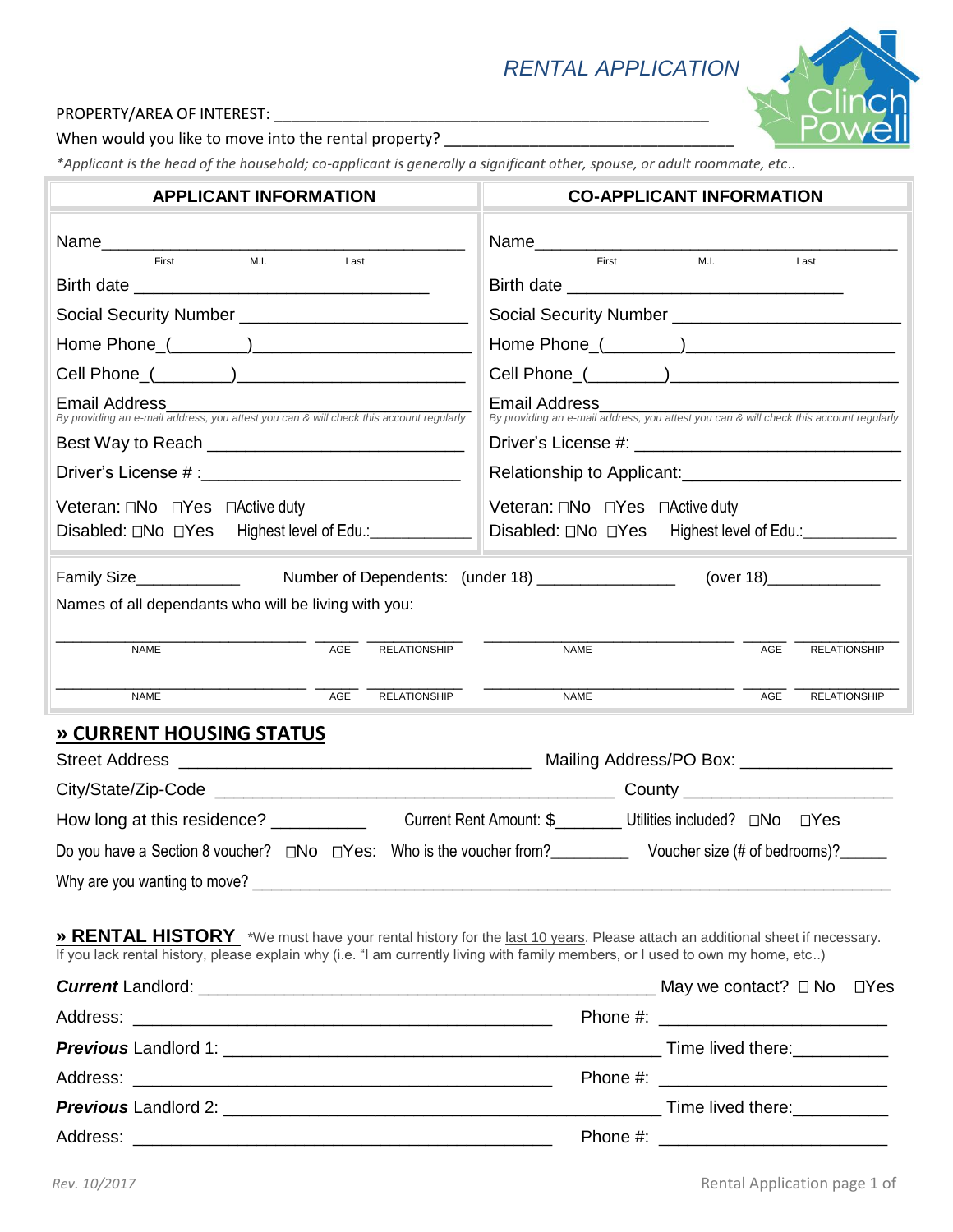**» HOUSEHOLD INCOME INFORMATION** Most of Clinch-Powell's rental properties are considered low-income housing, and as such, we must have documentation and be able to verify the entire household's income. *\*Remember to include a copy of the award letter for each type of benefit income, and copies of at least 4 of the most recent consecutive paystubs.* 

| <b>APPLICANT EMPLOYMENT</b>                              | <b>CO-APPLICANT EMPLOYMENT</b>                                                                                                                                                                       |
|----------------------------------------------------------|------------------------------------------------------------------------------------------------------------------------------------------------------------------------------------------------------|
|                                                          |                                                                                                                                                                                                      |
|                                                          |                                                                                                                                                                                                      |
| Start Date_________________ Income: ______/hr_ or salary | Start date_______________ lncome: _____/hr or salary                                                                                                                                                 |
|                                                          |                                                                                                                                                                                                      |
|                                                          |                                                                                                                                                                                                      |
| *for 2 <sup>nd</sup> job-if applicable                   | *for 2 <sup>nd</sup> job-if applicable                                                                                                                                                               |
|                                                          |                                                                                                                                                                                                      |
|                                                          |                                                                                                                                                                                                      |
| Start Date_________________ Income: ______/hr_or_salary  | Start Date <b>Start Date Start Date Start Date Start Date Start Date Start Date Start Date Start Date Start Date Start Date Start Date Start Date Start Date Start Date Start Date Start Date St</b> |
|                                                          |                                                                                                                                                                                                      |
|                                                          |                                                                                                                                                                                                      |

• How often do you get paid?

Applicant:  $\square$ Weekly  $\square$ Bi-Weekly  $\square$ 2X per month  $\square$ Monthly  $\square$ +tips/commission/bonuses Co-Applicant: OWeekly OBi-Weekly O2X per month OMonthly O+tips/commission/bonuses

Does anyone in the household receive any of the following?:

| □Social Security              | $\square$ | □SS Disability |  | □Child Support | $\Box$ Alimony   | $\square$ Unemployment |
|-------------------------------|-----------|----------------|--|----------------|------------------|------------------------|
| <b>TYPE OF BENEFIT INCOME</b> |           | TO WHOM        |  | <b>AMOUNT</b>  | <b>FREQUENCY</b> |                        |
|                               |           |                |  |                |                  |                        |
|                               |           |                |  |                |                  |                        |
|                               |           |                |  |                |                  |                        |
|                               |           |                |  |                |                  |                        |

- Do you receive other benefits not considered *income*?  $\Box$  No (Yes):  $\Box$  Food Stamps \$\_\_\_\_\_\_\_ Medicaid WIC/Families First \$\_\_\_\_\_\_\_\_\_ TennCareOther\_\_\_\_\_\_\_\_\_\_\_\_\_ *\*indicate amount & attach award letter*
- Does anyone in the household have any assets worth more than \$500?  $\Box$  No Yes: □Checking account Collarings account CRetirement /IRA/401K Collaring account Collaring account

•Do you anticipate any changes to your household composition or income in the next 12 months?  $\Box$ No  $\Box$ Yes: \_\_\_\_\_\_\_\_\_\_\_\_\_\_\_\_\_\_\_\_\_\_\_\_\_\_\_\_\_\_\_\_\_\_\_\_\_\_\_\_\_\_\_\_\_\_\_\_\_\_\_\_\_\_\_\_\_\_\_\_\_\_\_\_\_\_\_\_\_\_\_\_\_\_\_\_\_\_\_\_\_\_\_\_\_\_\_\_\_\_\_\_\_\_\_\_\_

●Do you have a current situation which causes you to need assistance in completing this intake application and/or other expected aspects of this process? No Yes, \_\_\_\_\_\_\_\_\_\_\_\_\_\_\_\_\_\_\_\_\_\_\_\_\_\_\_\_\_\_\_\_\_\_\_\_\_\_\_

 $\bullet$ Do you have any pets?  $\Box$  No  $\Box$  Yes:

| • Clinch-Powell does not allow smoking inside of its properties. Will this be a problem for you? $\Box$ No | $\Box$ Yes |
|------------------------------------------------------------------------------------------------------------|------------|
| • How did you hear about Clinch-Powell's rental properties?                                                |            |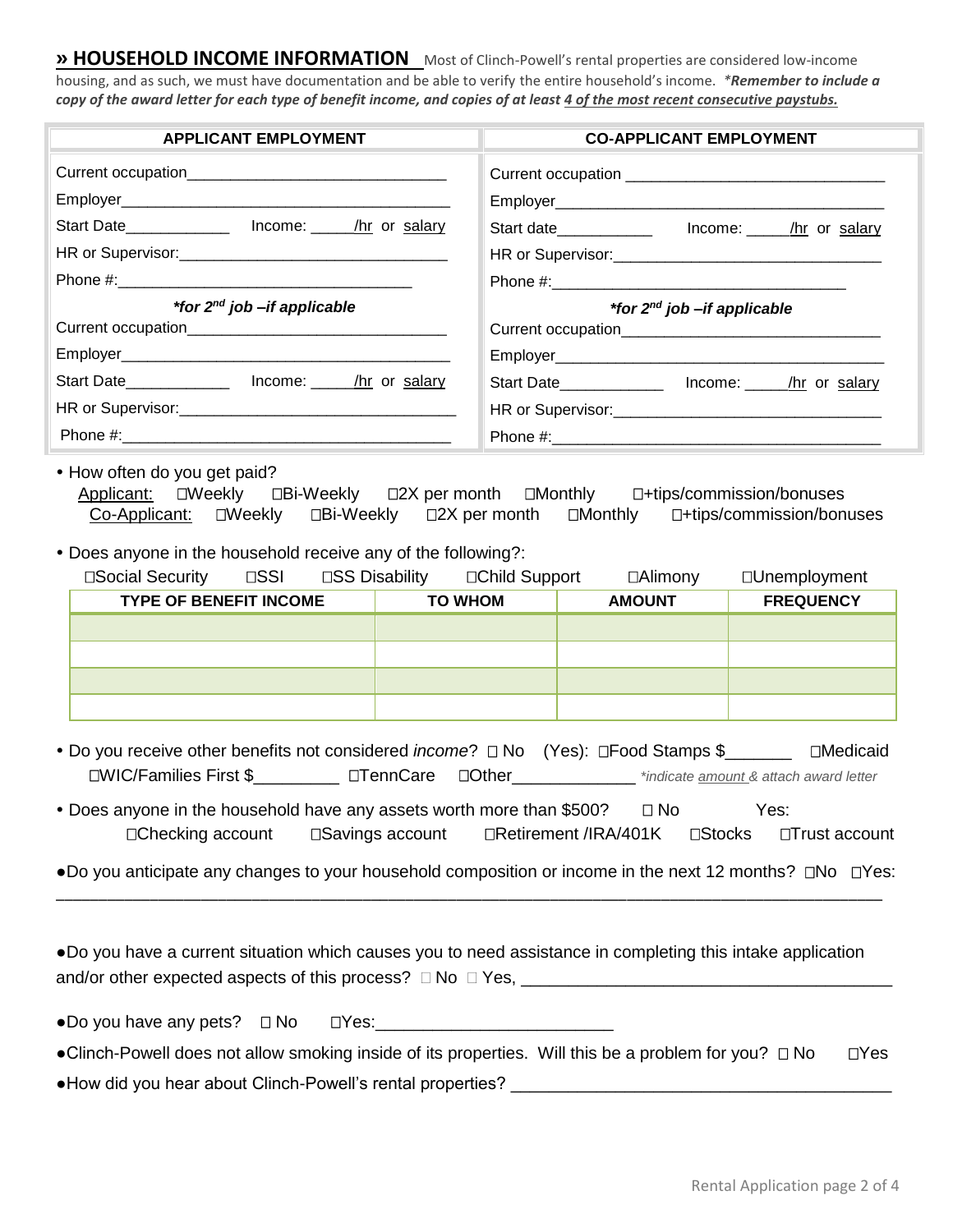**» BACKGROUND** *\*As part of the tenant selection process, we will be conducting a background check. The following questions are optional, and will not be counted against you if you choose not to answer.* 

• Has any adult in the household been convicted of a crime within the last 10 years?  $\Box$  No  $\Box$  Yes If so, please list the charge(s) followed by any information/description that you feel is important to mention:

\_\_\_\_\_\_\_\_\_\_\_\_\_\_\_\_\_\_\_\_\_\_\_\_\_\_\_\_\_\_\_\_\_\_\_\_\_\_\_\_\_\_\_\_\_\_\_\_\_\_\_\_\_\_\_\_\_\_\_\_\_\_\_\_\_\_\_\_\_\_\_\_\_\_\_\_\_\_\_\_\_\_\_\_\_\_\_\_\_\_\_\_\_\_\_\_\_\_\_\_\_\_\_\_\_\_\_

Specifically, has anyone in the household been convicted of: A) felony larceny, theft, fraud, or forgery; B) money laundering; or C) tax evasion in the last 10 years?  $\Box$  Yes  $\Box$  No *If No, initial here:* • Is anyone in the household on parole or probation?  $\Box$  No  $\Box$  Yes

If so, provide name & phone # for your Parole/Probation Officer:

•Have you ever been evicted or issued a Detainer Warrant?  $\square$  No  $\square$  Yes *If so, when?* 

**» REFERENCES** *\*list at least 3 people NOT RELATED TO YOU whom we may contact for reference.*

| <b>NAME</b> | <b>PHONE#</b> | <b>FULL ADDRESS</b> |
|-------------|---------------|---------------------|
| 1.          |               |                     |
|             |               |                     |
| 2.          |               |                     |
|             |               |                     |
| 3.          |               |                     |
|             |               |                     |

●In the event we are unable to move you into the property you're applying for:

• Would you like your application retained to be contacted when similar properties come available?  $\Box$  No  $\Box$  Yes

|        |                       | . Would you like Clinch-Powell to provide you information to help in your rental housing search?<br>$\Box$ No               | $\sqcap$ Yes. |
|--------|-----------------------|-----------------------------------------------------------------------------------------------------------------------------|---------------|
|        |                       | •If Yes, then please try to answer the following related to your housing needs (write "N/A" if it's not applicable to you): |               |
| •Size: | •Accessibility needs? | •County/City preferences:                                                                                                   |               |

•Affordability: Rent: max Utilities: • Other needs:

•What has been your biggest barrier in finding suitable rental housing thus far?:

 $\bullet$  If you are considering applying for rental assistance, would you like information/assistance with that?  $\Box$  No  $\Box$  Yes

#### **» AUTHORIZATION to RELEASE / TERMS & CONDITIONS:**  *\*signed by ALL adults of the household.*

I/We authorize Clinch-Powell RC & D Council, Inc. to check any and all information and/or references provided, including but not limited to my household, employers, and landlords. I also consent for a criminal/civil background check to be conducted by LexisNexis, First Advantage, local law enforcement, or another outside agency using the information provided in this application. I also give permission to use my Social Security number and birth date in order to check my credit rating and the credit information contained herein either directly or through a credit reporting agency. I understand I may view any such report within 30 days of application.

I/We certify that all the information provided above is complete, correct, and true to the best of my knowledge. I understand that false or misleading information may result in the rejection of my application. I also understand that completion of this application in no way guarantees me that I will receive rental housing.

I attest that I have read the information on both sides of the application cover letter, specifically as it pertains to specific fees requested and the availability of assistance. If I provide specific account information for electronic payment, I authorize Clinch-Powell to utilize it for my expressed purposes (provided by me either written or verbally). I understand that it is my responsibility to request alternatives/assistance or inform the Property Manager of any potential hardships this application process might create for me or my household.

I understand that withholding or providing vague information on this application or to Clinch-Powell may result in a delay of my application process. I am aware that tenants are selected on a first-come, first-serve basis following the approval of their application and demonstration of their ability to provide the required security deposit and first-month's pro-rated rent amount. Thusly, I understand that it is my responsibility to provide Clinch-Powell with the requested information in a timely fashion. I authorize Clinch-Powell to contact me by any method I have provided. I understand Clinch-Powell has no control over the security of communication methods outside of its internally owned communication portals, and is therefore not responsible for external security breaches. I understand and acknowledge that it is my sole responsibility to provide Clinch-Powell with up-to-date and reliable contact information; consequently, my failure to do so may result in the delay and/or disqualification of my application. If my application is incomplete, it will expire after thirty (30) days. After such time, my application may be destroyed unless otherwise arranged by the parties.

I/We authorize Clinch-Powell to communicate with public housing authorities, social service agencies, or other landlords on my behalf as part of the application process, on-going tenancy, and/or in assisting me with finding other rental properties or resources. I/We hereby authorize Clinch-Powell, when appropriate, to share information with USDA Rural Development, TN Housing Development Agency, Department of Housing & Urban Development, or another relevant third party or partnering agency for the purposes of program monitoring, compliance, and evaluation. And for these purposes, I authorize Clinch-Powell to contact me at a later date to update the information in my file.

Lastly, I am aware that many of Clinch-Powell's specific policies relating to rental housing have been made available on Clinch-Powell's website, and can be e-mailed to me upon request. website, and can be e-mailed to me upon request.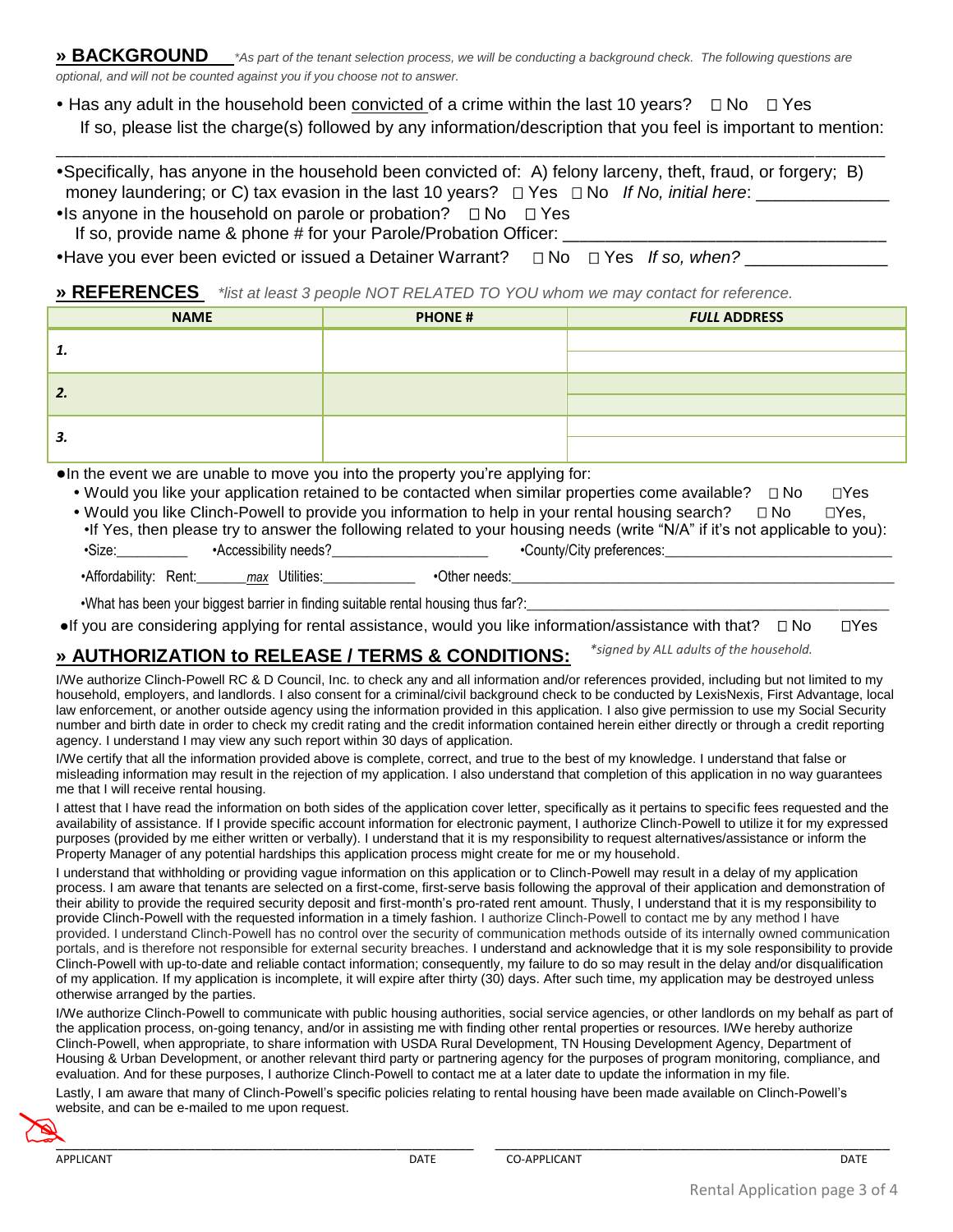

# **DISCLOSURE & CONFLICT OF INTEREST**

Clinch-Powell RC & D Council is a non-profit Community Housing Development Organization and a HUD-approved counseling agency (82394) that, among other activities, helps families with affordable housing goals. Most services are available in alternative formats and locations upon request.

Clinch-Powell receives funding for its housing programs through grants and loans from a number of sources, including but not limited to: USDA Rural Development, HUD, Corporation for National and Community Service, Federal Home Loan Bank, the Environmental Protection Agency, THDA, Fahe/Just Choice Lending, Citizens Bank & Trust Co. of Grainger County, BB&T Bank, SunTrust Bank, public fundraising, and private donations.

As a housing counseling agency, Clinch-Powell offers the following services: 1) Pre-Purchase Homebuyer Education Workshops-- utilizing the *Realizing the American Dream* curriculum; 2) Pre-Purchase Counseling--financial readiness to purchase/own an affordable home; 3) Post-Purchase Counseling and Workshops--non-delinquency home improvement, energy efficiency; 4) Foreclosure Prevention/ Loss Mitigation Counseling--assisting to resolve mortgage defaults; 5) Rental Counseling--locating safe/decent rental housing; 6) Household Budgeting & Credit Repair Counseling and Workshops--financial literacy and personal money management; 7) High-Cost Mortgage Counseling - requirement of certain mortgage loans to ensure borrower's understanding of the risk of the loan. Clinch-Powell, along with Clinch-Powell Construction Company develops affordable single-family homes to sell to low- to moderate- income families. In addition to coordinating the packaging and servicing of select loan products, Clinch-Powell itself occasionally offers low-interest loans and grants for various affordable housing activities. Clinch-Powell NMLS #195063; Andrea Karr NMLS #1553157, and Kelsey Cook NMLS #1372118. Please visit http://mortgage.nationwidelicensingsystem.org/ to find more information regarding history and profile as a mortgage lender. Lastly, Clinch-Powell is a property manager for a multi-family low-income apartment building, as well as multiple single-family rental housing units which it also owns. In providing counseling services, Clinch-Powell housing counselors will present to their clients several options in the furtherance of their housing goal/service, possibly including recommendations of some of the above listed services. The Clinch-Powell housing counselor will recommend only services that are in the best interest of the client and will inform the client of any interests the organization has in any particular product or service. Within the agency, individual housing counselors may perform multiple affordable housing activities within the scope of their regular job duties, and as such, will not receive any additional funds or incentives specifically for those activities. Moreover, as per HUD guidelines, housing counselors will not simultaneously participate in specific housing activities.

As the client, you have the right to inquire as to specific relationships Clinch-Powell or its employees have with other entities. You also have the right to choose (or not) the products or services that you feel are right for your household, regardless of any option presented or recommendation made by the housing counselor. YOU ARE UNDER NO OBLIGATION TO UTILIZE/RECEIVE, OR EVEN CONTINUE WITH SERVICES THROUGH YOUR HOUSING COUNSELOR OR CLINCH-POWELL AS A WHOLE. Your decision to utilize or not utilize certain programs and products will not in any way affect your housing counseling service. If you decide to discontinue services with Clinch-Powell, or if your need is beyond the scope of the agency's capabilities, Clinch-Powell staff will assist you locating a more suitable local agency.

If you/your housing situation meet certain criteria, we may collect personal information directly from you and enter into a computer system called HMIS (Homeless Management Information System). Many agencies that provide assistance use this computer system to gather information about clients that are homeless or at risk of homelessness. We only collect information that we consider to be appropriate. You are not required to provide this information. However, without your information we may not be able to fully assist your needs. All information provided to the HMIS system is safeguarded and held under tightest security.

**All programs of Clinch-Powell are available without regard to race, color, national origin, gender, religion, age, disability, political beliefs, sexual orientation and marital or family status, because all or part of the applicants income derives from any public assistance program; or because the applicant has in good faith exercised any right under the Consumer Credit Protection Act. The federal agency that administers compliance with this law concerning this creditor is the Federal Trade Commission- 600 Pennsylvania Avenue, NW,** 



# **PRIVACY POLICY NOTICE**

We may collect non-public personal information about you from the following sources: A) Information that you provide to us orally or written, such as on applications or other forms; B) Information about your transaction with us or others; and C) Information from others, such as credit bureaus, real estate appraisers, lenders and employers.

We do not disclose any non-public personal information about you without your consent to anyone, except:

- information provided to your lender as required to gain approval for a loan or protect your current home,
- to government agencies and grantors in compliance with their respective monitoring and reporting requirements,
- in broader forms to partnering agencies for reporting purposes, joint applications, and/or compilation of statistical data,
- as required by law.

To maintain security of customer information, we restrict access to your personal and account information to persons who need to know that information in order to provide you products and services requested with this application. We may disclose certain limited information to relevant third parties as part of a particular service as further described in the specific program authorization. We maintain physical, electronic and procedural safeguards that comply with federal standards to guard your non-public personal information. As a client, you have the right to opt-out and direct us to withhold non-public personal information from third parties, or to specify/limit to whom such information is provided. If you choose to opt-out, we will not be able to answer questions from third parties. To opt-out, you will need to make special note of this on this page, written separately, or explicitly stated to your counselor; not signing this page is not sufficient to opt-out. If at any time, you wish to change your decision with regard to your opt-out, you may call us at 865-828-5927 and do so.

If you decide to discontinue services through Clinch-Powell, we will still adhere to the policies and practices as described in this notice. The agency will continue to safely maintain your records for a period of time, of at least three (3) years, after which all digital files will be purged and paper documents will be shredded and destroyed.

### **I have been provided a copy of, fully read, and understand the information within this disclosure, as well as, Clinch-Powell RC & D's policies regarding conflicts of interest and the confidentiality of client information as stated above.**